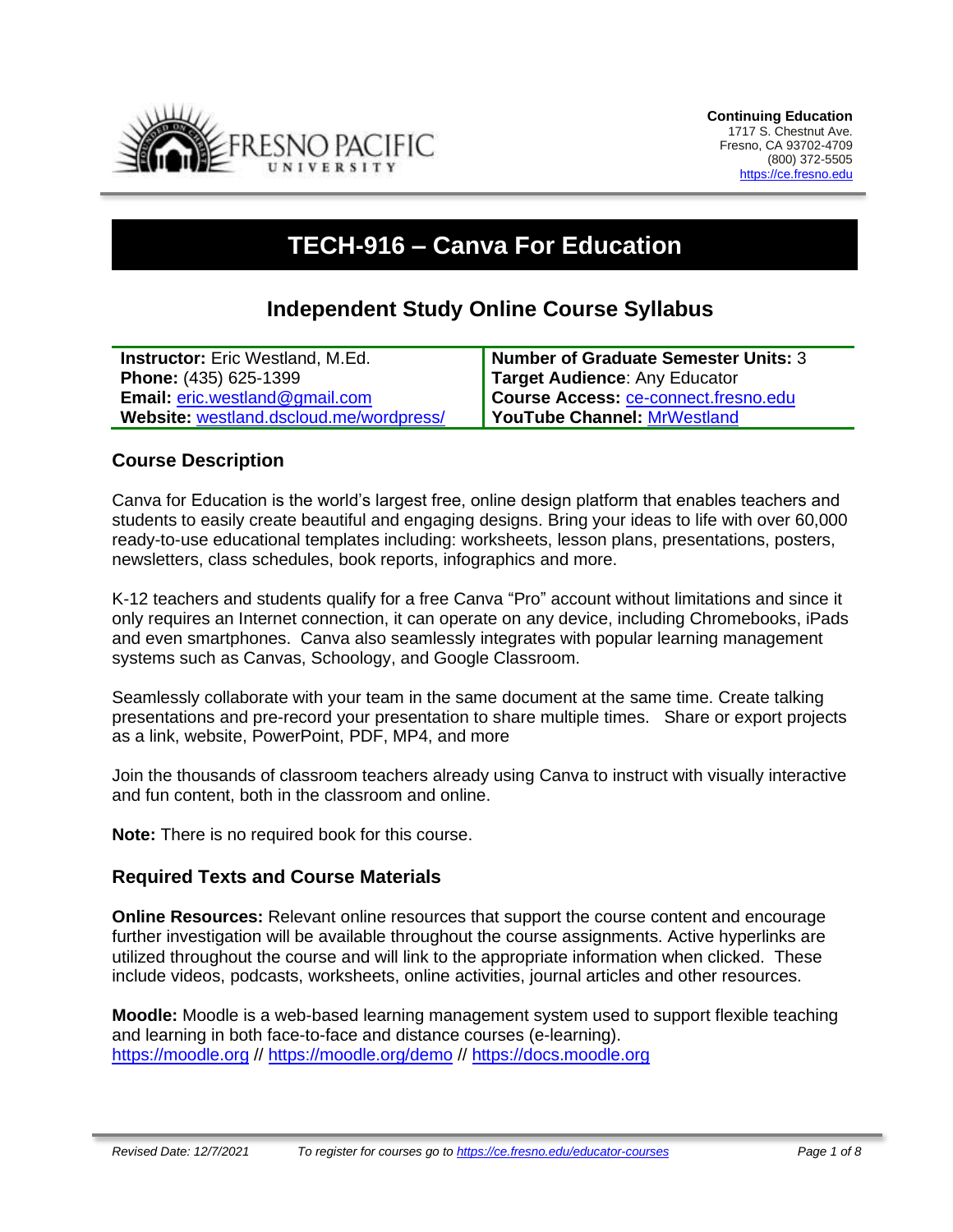## **Course Dates**

Self-paced; students may enroll at any time and take up to one year, from the date of registration, to complete assignments. Students may complete assignments in no less than three weeks for a 3 unit course (one week per unit).

#### **National Standards Addressed in This Course**

#### **National Board for Professional Teaching Standards (NBPTS)**

[\(http://www.nbpts.org/standards-five-core-propositions/\)](http://www.nbpts.org/standards-five-core-propositions/)

First published in 1989 and updated in 2016, *[What Teachers Should Know and Be Able to Do](http://www.accomplishedteacher.org/)* articulates the National Board's Five Core Propositions for teaching. The Five Core Propositions comparable to medicine's Hippocratic Oath — set forth the profession's vision for accomplished teaching. Together, the propositions form the basis of all National Board Standards and the foundation for National Board Certification. Course assignments have been designed so students can demonstrate excellence against these professional teaching standards whenever possible.

- Proposition 1: Teachers are committed to students and their learning
- Proposition 2: Teachers know the subject they teach and how to teach those subjects to students
- Proposition 3: Teachers are responsible for managing and monitoring student learning
- Proposition 4: Teachers think systematically about their practice and learn from experience
- Proposition 5: Teachers are members of learning communities

#### **International Society for Technology in Education (ISTE) Standards** [\(ISTE Standards\)](https://www.iste.org/standards/iste-standards-for-teachers)

- 1. Learner Educators continually improve their practice by learning from and with others and exploring proven and promising practices that leverage technology to improve student learning.
- 2. Leader Educators seek out opportunities for leadership to support student empowerment and success and improve teaching and learning.
- 3. Citizen Educators inspire students to positively contribute to and responsibly participate in the digital world.
- 4. Collaborator Educators dedicate time to collaborate with both colleagues and students to improve practice, discover and share resources and ideas, and solve problems.
- 5. Designer Educators design authentic, learner-driven activities and environments that recognize and accommodate learner variability.
- 6. Facilitator Educators facilitate learning with technology to support student achievement of the 2016 ISTE Standards for Students.
- 7. Analyst Educators understand and use data to drive their instruction and support students in achieving their learning goals.

#### **Continuing Education Student Learning Outcomes (CE-SLO)**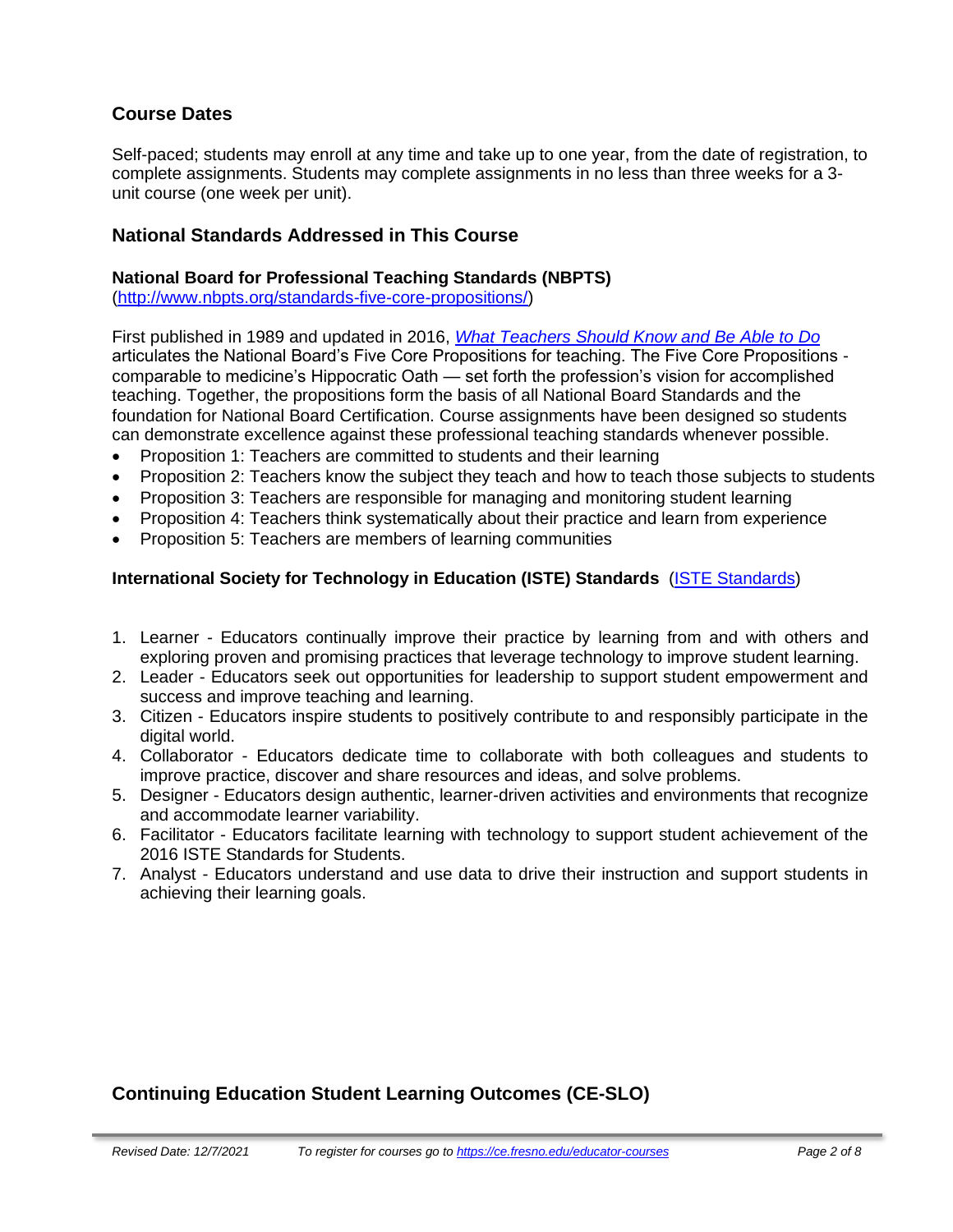| CE-SLO 1            | Demonstrate proficient written communication by articulating a clear focus,<br>synthesizing arguments, and utilizing standard formats in order to inform and<br>persuade others, and present information applicable to targeted use.                                       |
|---------------------|----------------------------------------------------------------------------------------------------------------------------------------------------------------------------------------------------------------------------------------------------------------------------|
| CE-SLO <sub>2</sub> | Demonstrate comprehension of content-specific knowledge and the ability to<br>apply it in theoretical, personal, professional, or societal contexts.                                                                                                                       |
| CE-SLO <sub>3</sub> | Reflect on their personal and professional growth and provide evidence of how<br>such reflection is utilized to manage personal and professional improvement.                                                                                                              |
| CE-SLO 4            | Apply critical thinking competencies by generating probing questions,<br>recognizing underlying assumptions, interpreting and evaluating relevant<br>information, and applying their understandings to the professional setting.                                           |
| CE-SLO 5            | Reflect on values that inspire high standards of professional and ethical<br>behavior as they pursue excellence in applying new learning to their chosen<br>field.                                                                                                         |
| CE-SLO 6            | Identify information needed in order to fully understand a topic or task, organize<br>that information, identify the best sources of information for a given enquiry,<br>locate and critically evaluate sources, and accurately and effectively share that<br>information. |

# **Course Student Learning Outcomes (C-SLO)**

| <b>Student Learning Outcomes for This Course</b><br>By the end of this course student will be able to: |                                                                                                                                             | <b>National</b><br><b>Standards</b><br>Addressed* | <b>CE-SLO</b><br>Addressed** |
|--------------------------------------------------------------------------------------------------------|---------------------------------------------------------------------------------------------------------------------------------------------|---------------------------------------------------|------------------------------|
| C-SLO <sub>1</sub>                                                                                     | Discuss and implement strategies for<br>incorporating Canva into the classroom.                                                             | ISTE 1a-c, 5a-c<br>NBPTS 1-5                      | CE 2, 3                      |
| C-SLO <sub>2</sub>                                                                                     | Discover the vast array of Canva online<br>resources for expanding knowledge and<br>applications for Canva.                                 | ISTE 4a-c<br>NBPTS <sub>5</sub>                   | CE <sub>6</sub>              |
| C-SLO <sub>3</sub>                                                                                     | Stay connected to Canva educators with<br>trainings and other social media offerings.                                                       | ISTE 1b, 1c, 3a,<br>3b<br>NBPTS 1, 5              | CE 2, 6                      |
| C-SLO 4                                                                                                | Complete creative and engaging educational<br>lessons plan to match academic goals.                                                         | ISTE 6a-c<br>NBPTS 2, 3                           | CE <sub>1</sub>              |
| C-SLO 5                                                                                                | Design collaborative projects that increase<br>student engagement.                                                                          | ISTE 6a-d<br>NBPTS 3                              | CE <sub>4</sub>              |
| C-SLO <sub>6</sub>                                                                                     | Create a student submission and feedback<br>loop through a Learning Management System<br>such as Canvas or Google Classroom.                | ISTE 6a-d<br>NBPTS 3                              | CE <sub>2</sub>              |
| C-SLO <sub>7</sub>                                                                                     | Improve creative and critical thinking skills.                                                                                              | ISTE 5a-c<br><b>NBPTS</b>                         | CE 4, 5, 6                   |
| C-SLO <sub>8</sub><br>$\sim$                                                                           | Establish an understanding of the many ways<br>Canva protects student identity and privacy.<br>$\sim$ $\sim$<br>$\sim$ $\sim$ $\sim$ $\sim$ | ISTE 3a-d<br><b>NBPTS1</b>                        | CE <sub>6</sub>              |

\* Please refer to the section on **National Standards Addressed in This Course**

\*\* Please refer to the section on **Continuing Education Student Learning Outcomes**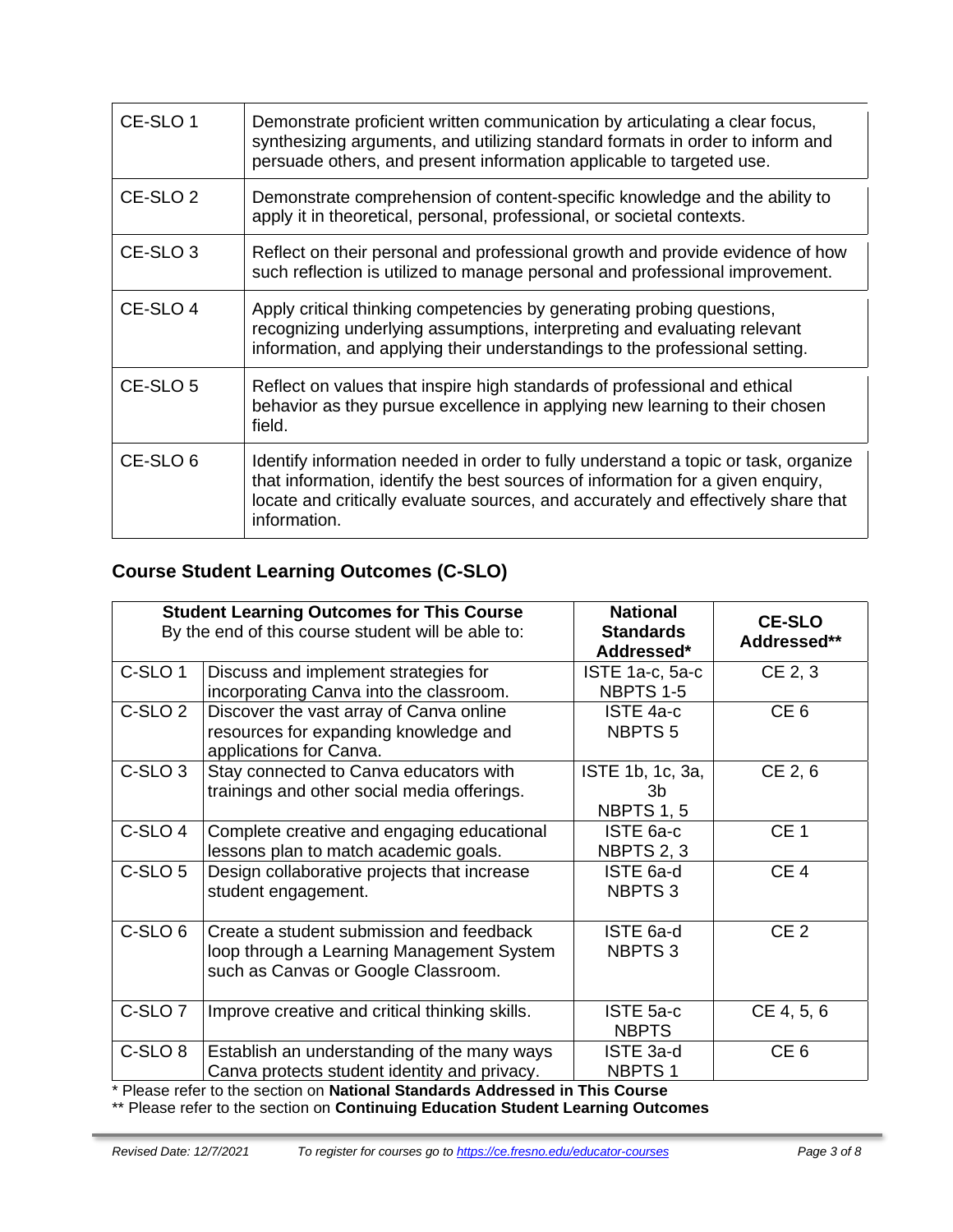## **Topics, Assignments, and Activities**

| <b>Module Title</b>                    | <b>Module Assignments and Activities</b>                                      | <b>Points</b><br><b>Possible</b><br>for Each<br><b>Assignment</b> |
|----------------------------------------|-------------------------------------------------------------------------------|-------------------------------------------------------------------|
| <b>Welcome Module</b>                  | Welcome Video<br>$\bullet$                                                    |                                                                   |
|                                        | <b>Course Syllabus</b><br>$\bullet$                                           |                                                                   |
|                                        | Introduce Yourself Forum<br>$\bullet$                                         |                                                                   |
| Module $1 -$                           | 1.1 Forum: How You Think You May Use Canva In<br>$\bullet$                    | 5 pts                                                             |
| <b>Getting Started with</b>            | Your Instruction                                                              |                                                                   |
| Canva                                  | 1.2 Assignment: Understanding Resolution and<br>$\bullet$<br>"Printing"       | 5 pts                                                             |
| Module $2 -$                           | Articles and Videos to Read and Review<br>$\bullet$                           |                                                                   |
| <b>Exploring Canva</b>                 | 2.1 Assignment: Canva's Interface, Templates and<br>$\bullet$                 | 5 pts                                                             |
| <b>Tools</b>                           | Layers                                                                        |                                                                   |
|                                        | 2.2 Assignment: Photos and Elements<br>$\bullet$                              | 5 pts                                                             |
|                                        | 2.3 Assignment: Create Six Canva Projects for Your<br>$\bullet$<br>Classroom  | 30 pts                                                            |
| Module $3 -$                           | Articles and Videos to Read and Review<br>$\bullet$                           |                                                                   |
| Graphics - Part II                     | 3.1 Assignment: Typography and Fonts<br>$\bullet$                             | 5 pts                                                             |
|                                        | 3.2 Assignment: Colors, Frames, Grids and Gradients<br>$\bullet$              | 5 pts                                                             |
|                                        | 3.3 Assignment: Create Four Canva Projects for Your<br>$\bullet$<br>Classroom | 20 pts                                                            |
| Module $4-$                            | Articles and Videos to Read and Review<br>$\bullet$                           |                                                                   |
| Integrating Canva                      | 4.1 Assignment: Setting Up Your Canva<br>$\bullet$                            | 5 pts                                                             |
| Into Your Teaching                     | Classroom/LMS                                                                 |                                                                   |
| Day                                    | 4.2 Assignment: Exporting, Sharing and External Apps<br>$\bullet$             | 5 pts                                                             |
|                                        | 4.3 Assignment: Canva Lesson Plan<br>$\bullet$                                | 5 pts                                                             |
| Module $5-$                            | Articles and Videos to Read and Review<br>$\bullet$                           |                                                                   |
| <b>Advanced Canva</b>                  | 5.1 Assignment: Video and Audio Editing with Canva<br>$\bullet$               | 5 pts                                                             |
| <b>Topics</b>                          | 5.2 Assignment: Presentations<br>$\bullet$                                    | 5 pts<br>5 pts                                                    |
|                                        | 5.3 Assignment: Creating Your Own Brand                                       |                                                                   |
| Module 6 -                             | 6.1 Forum: Independent Project<br>$\bullet$                                   | 15 pts                                                            |
| Independent Project<br>Course Wrap-up- | <b>Final Reflection Forum</b><br>$\bullet$                                    |                                                                   |
| Grading and                            | <b>Course Evaluation</b><br>$\bullet$                                         |                                                                   |
| Evaluation                             | <b>Course Completion Checklist</b><br>$\bullet$                               |                                                                   |
|                                        | <b>Grade Request / Transcript Request</b>                                     |                                                                   |
|                                        | <b>TOTAL POINTS</b>                                                           | 125 points                                                        |

# **Grading Policies, Rubrics, and Requirements for Assignments**

#### **Grading Policies**

- Assignments will be graded per criteria presented in the course rubrics.
- $A = 90-100\%$  and  $B = 80-89\%$ , (anything below 80% will not receive credit.)
- The discernment between an A or a B letter grade is at the discretion of the instructor based on the quality of work submitted (see course rubrics).
- Coursework falling below a B grade will be returned with further instructions.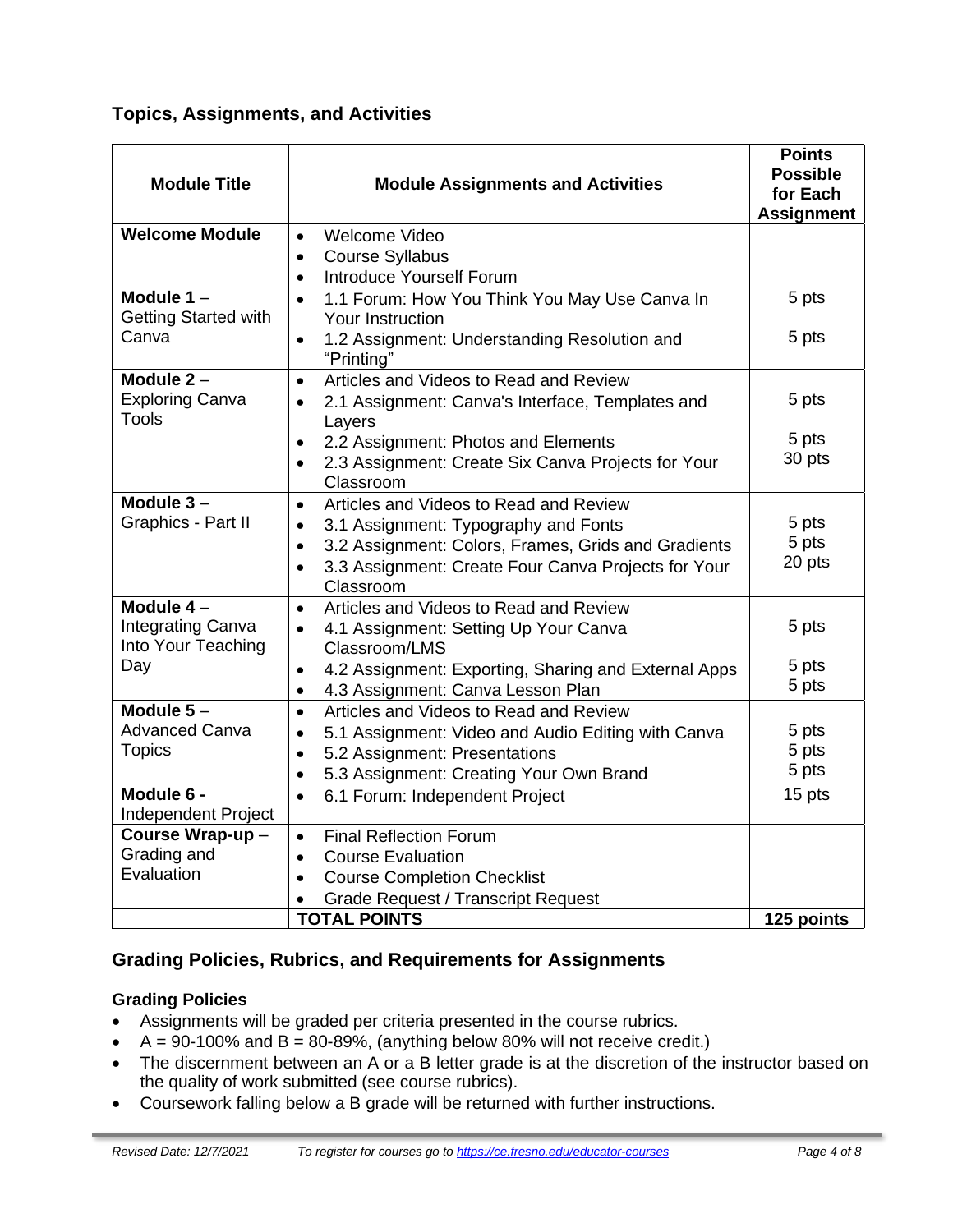• All assignments must be completed to receive a grade and are expected to reflect the quality that teacher-training institutions require of professional educators. If completed assignments do not meet this standard, students will be notified with further instructions from the instructor.

| Grade     | <b>Percent</b> | <b>Description</b> | <b>Rubric</b>                                                                                                                                                                                   |
|-----------|----------------|--------------------|-------------------------------------------------------------------------------------------------------------------------------------------------------------------------------------------------|
| A         | 90-100%        | Excellent          | Meets all course / assignment requirements with<br>significant evidence of subject mastery and<br>demonstration of excellent graduate level<br>professional development scholarship.            |
| В         | 80-89%         | Very Good          | Adequately meets criteria for all course/assignment<br>requirements - demonstrates subject competency<br>with very good graduate level professional<br>development scholarship.                 |
| <b>NC</b> | Below 80%      | Unacceptable       | Does not meet the minimum criteria for all<br>course/assignment requirements and demonstrated<br>little, if any, evidence of acceptable graduate level<br>professional development scholarship. |

#### **Grading Rubrics**

#### **Writing Requirements**

- **Superior:** Writing is clear, succinct, and reflects graduate level expectations. Clearly addresses all parts of the writing task. Maintains a consistent point of view and organizational structure. Includes relevant facts, details, and explanations.
- **Standard:** Writing is acceptable with very few mistakes in grammar and spelling. Addresses most parts of the writing task. Maintains a mostly consistent point of view and organizational structure. Includes mostly relevant facts, details, and explanations.
- **Sub-standard:** Writing contains noticeable mistakes in grammar and spelling. Does not address all parts of the writing task. Lacks a consistent point of view and organizational structure. May include marginally relevant facts, details, and explanations.

#### **Lesson Plan Requirements**

- **Superior:** Instructional goals and objectives clearly stated. Instructional strategies appropriate for learning outcome(s). Method for assessing student learning and evaluating instruction is clearly delineated and authentic. All materials necessary for student and teacher to complete lesson clearly listed.
- **Standard:** Instructional goals and objectives are stated but are not easy to understand. Some instructional strategies are appropriate for learning outcome(s). Method for assessing student learning and evaluating instruction is present. Most materials necessary for student and teacher to complete lesson are listed.
- **Sub-standard:** Instructional goals and objectives are not stated. Learners cannot tell what is expected of them. Instructional strategies are missing or strategies used are inappropriate. Method for assessing student learning and evaluating instruction is missing. Materials necessary for student and teacher to complete lesson are missing.

#### **Instructor/Student Contact Information**

Throughout the course participants will be communicating with the instructor and their classmates on a regular basis using asynchronous discussion forums. Students are provided with instructor contact information in the event they want to make email or phone contact. In addition, students are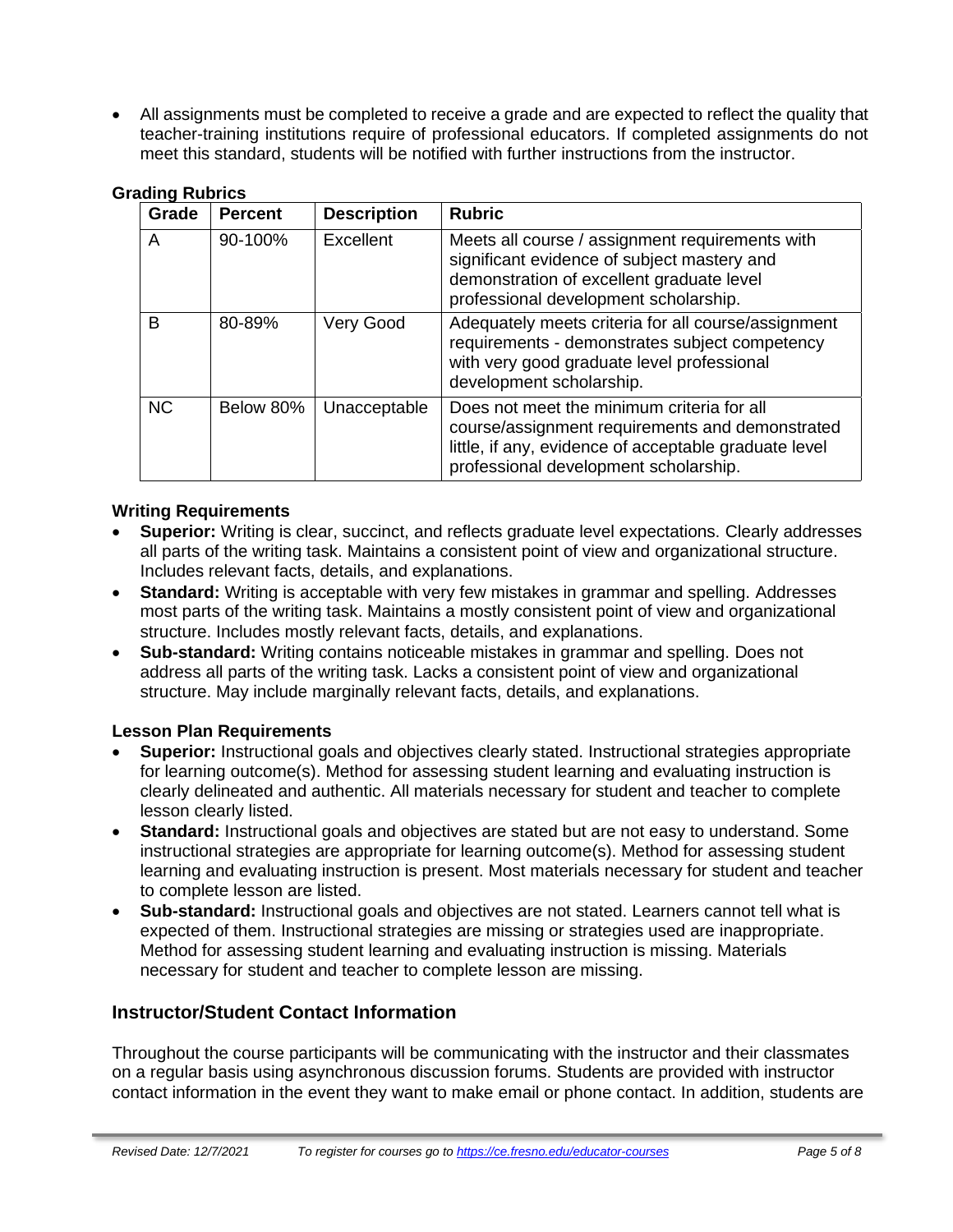encouraged to email or phone the instructor at any time. Students will also receive feedback on the required assignments as they are submitted.

#### **Forums**

Participation is an important expectation of this course and all online courses. Online discussions promote reflection and analysis while allowing students to appreciate and evaluate positions that others express. While students may not be engaging with the same students throughout this course, they will be expected to offer comments, questions, and replies to the discussion question whenever possible. The faculty role in the discussion forum is that of an observer and facilitator.

#### **Coursework Hours**

Based on the Carnegie Unit standard, a unit of graduate credit measures academic credit based on the number of hours the student is engaged in learning. This includes all time spent on the course: reading the textbook, watching videos, listening to audio lessons, researching topics, writing papers, creating projects, developing lesson plans, posting to discussion boards, etc. Coursework offered for FPU Continuing Education graduate credit adheres to 45 hours per semester unit for the 900-level courses. Therefore, a student will spend approximately 135 hours on a typical 3-unit course.

#### **Services for Students with Disabilities**

Students with disabilities are eligible for reasonable accommodations in their academic work in all classes. In order to receive assistance, the student with a disability must provide the Academic Support Center with documentation, which describes the specific disability. The documentation must be from a qualified professional in the area of the disability (i.e. psychologist, physician or educational diagnostician). Students with disabilities should contact the Academic Support Center to discuss academic and other needs as soon as they are diagnosed with a disability. Once documentation is on file, arrangements for reasonable accommodations can be made. For more information and for downloadable forms, please go to [https://www.fresno.edu/students/academic](https://www.fresno.edu/students/academic-support/services-students-disabilities)[support/services-students-disabilities.](https://www.fresno.edu/students/academic-support/services-students-disabilities)

#### **Plagiarism and Academic Honesty**

All people participating in the educational process at Fresno Pacific University are expected to pursue honesty and integrity in all aspects of their academic work. Academic dishonesty, including plagiarism, will be handled per the procedures set forth in the Fresno Pacific University Catalogue and Handbook - <https://handbook.fresno.edu/graduate/academic-policies>

#### **Technology Requirements**

To successfully complete the course requirements, course participants will need Internet access, can send and receive email, know how to manage simple files in a word processing program, and have a basic understanding of the Internet. Please remember that the instructor is not able to offer technical support. If you need technical support, please contact your Internet Service Provider.

**Moodle:** This course will be delivered totally online. Moodle is a learning management system that provides students access to online resources, documents, graded assignments, quizzes, discussion forums, etc. Moodle is easy to learn and has a friendly user interface. To learn more about Moodle,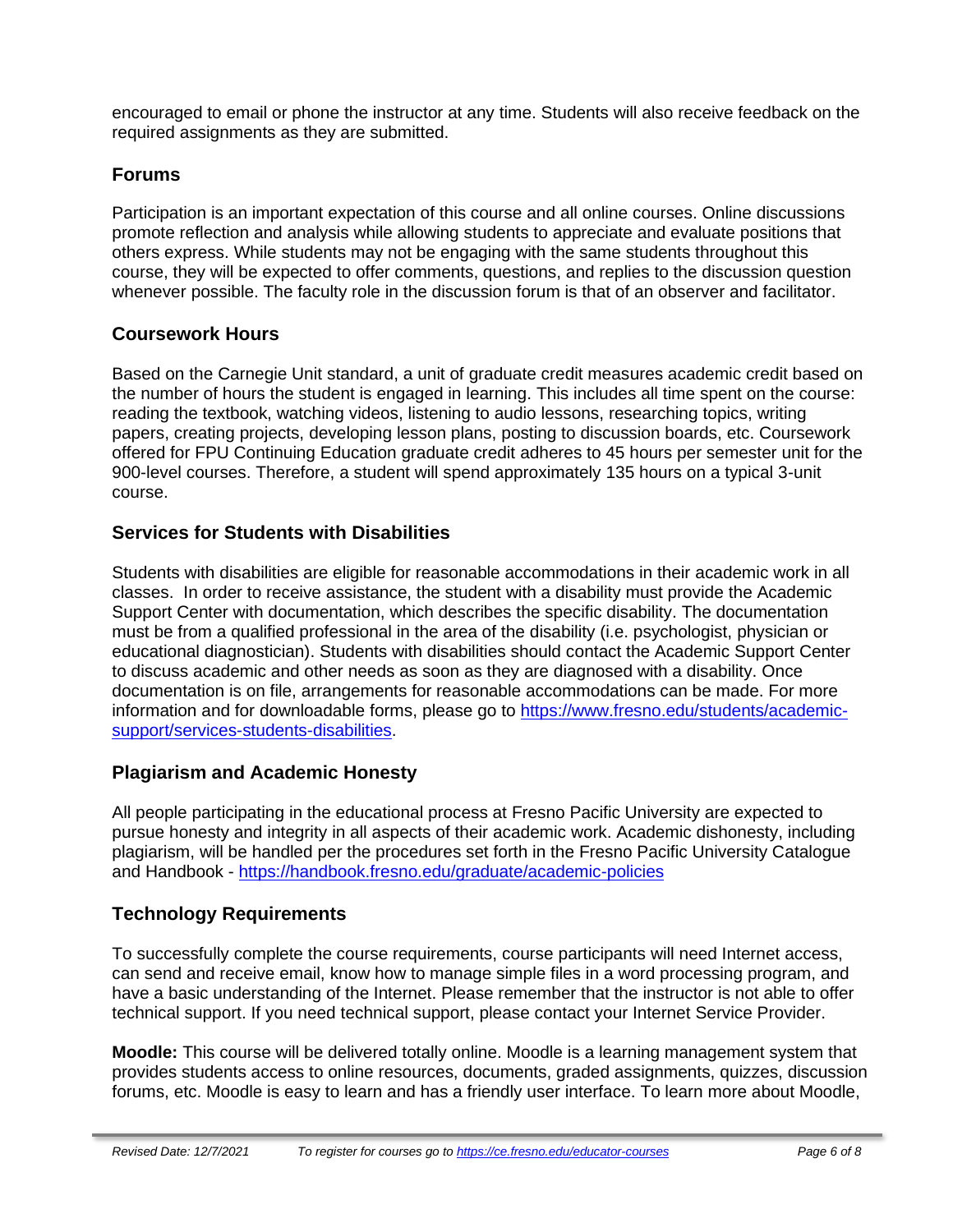go to [https://docs.moodle.org/33/en/Student\\_FAQ.](https://docs.moodle.org/33/en/Student_FAQ) There are also some student tutorials on the Center for Online Learning website at Fresno Pacific University - [https://col.fresno.edu/student.](https://col.fresno.edu/student)

**Moodle Site Login and Passwords:** Students will need to have internet access to log onto [https://ce-connect.fresno.edu.](https://ce-connect.fresno.edu/) The username and password numbers for Moodle access will be sent to you by the university using the email address you submitted at the time of registration. The instructor will then contact you with a welcome communication. If you need help with your username and password recovery, please contact the Continuing Education office at (800) 372- 5505 or (559) 453-2000 during regular office hours - Mon-Fri 8:00 am to 5:00 pm. or email them at [prof.dev@fresno.edu.](mailto:prof.dev@fresno.edu)

**Getting Help with Moodle:** If you need help with Moodle, please contact the Center for Online Learning (COL), by telephone or the website. Help by phone (559) 453-3460 is available Mon-Thurs 8:00 am to 8:00 pm and on Fridays from 8:00 am to 5:00 pm, or by filling out a "Request Services" form at [https://col.fresno.edu/contact/request-services.](https://col.fresno.edu/contact/request-services) Please identify that you are with the "School = Continuing Education".

# **Final Course Grade and Transcripts**

When all work for the course has been completed, students will need to logon to the Continuing Education website [\(https://ce.fresno.edu/my-account\)](https://ce.fresno.edu/my-account) and "Request Final Grade". Once the instructor receives the requests and submits the grade online, students may log back in to view their Final Grade Report or order transcripts online. Please allow at least two weeks for the final grade to be posted. For more information, see the Continuing Education Policies and Procedures at [https://ce.fresno.edu/ce-policies-and-procedures.](https://ce.fresno.edu/ce-policies-and-procedures)

#### **University Policies and Procedures**

Students are responsible for becoming familiar with the information presented in the Academic Catalog and for knowing and observing all policies and procedures related to their participation in the university community. A summary of university policies may be found on the university website at [https://www.fresno.edu/students/registrars-office/academic-catalogs.](https://www.fresno.edu/students/registrars-office/academic-catalogs)

#### **Fresno Pacific University Student Learning Outcomes (FPU-SLO)**

| FPU-SLO 1            | Student Learning Outcomes Oral Communication: Students will exhibit              |
|----------------------|----------------------------------------------------------------------------------|
|                      | clear, engaging, and confident oral communication $-$ in both individual and     |
|                      | group settings – and will critically evaluate content and delivery components.   |
| FPU-SLO <sub>2</sub> | Written Communication: Students will demonstrate proficient written              |
|                      | communication by articulating a clear focus, synthesizing arguments, and         |
|                      | utilizing standard formats in order to <i>inform</i> and <i>persuade</i> others. |
| FPU-SLO <sub>3</sub> | Content Knowledge: Students will demonstrate comprehension of content-           |
|                      | specific knowledge and the ability to apply it in theoretical, personal,         |
|                      | professional, or societal contexts.                                              |
| FPU-SLO 4            | Reflection: Students will reflect on their personal and professional growth and  |
|                      | provide evidence of how such reflection is utilized to manage personal and       |
|                      | vocational improvement.                                                          |